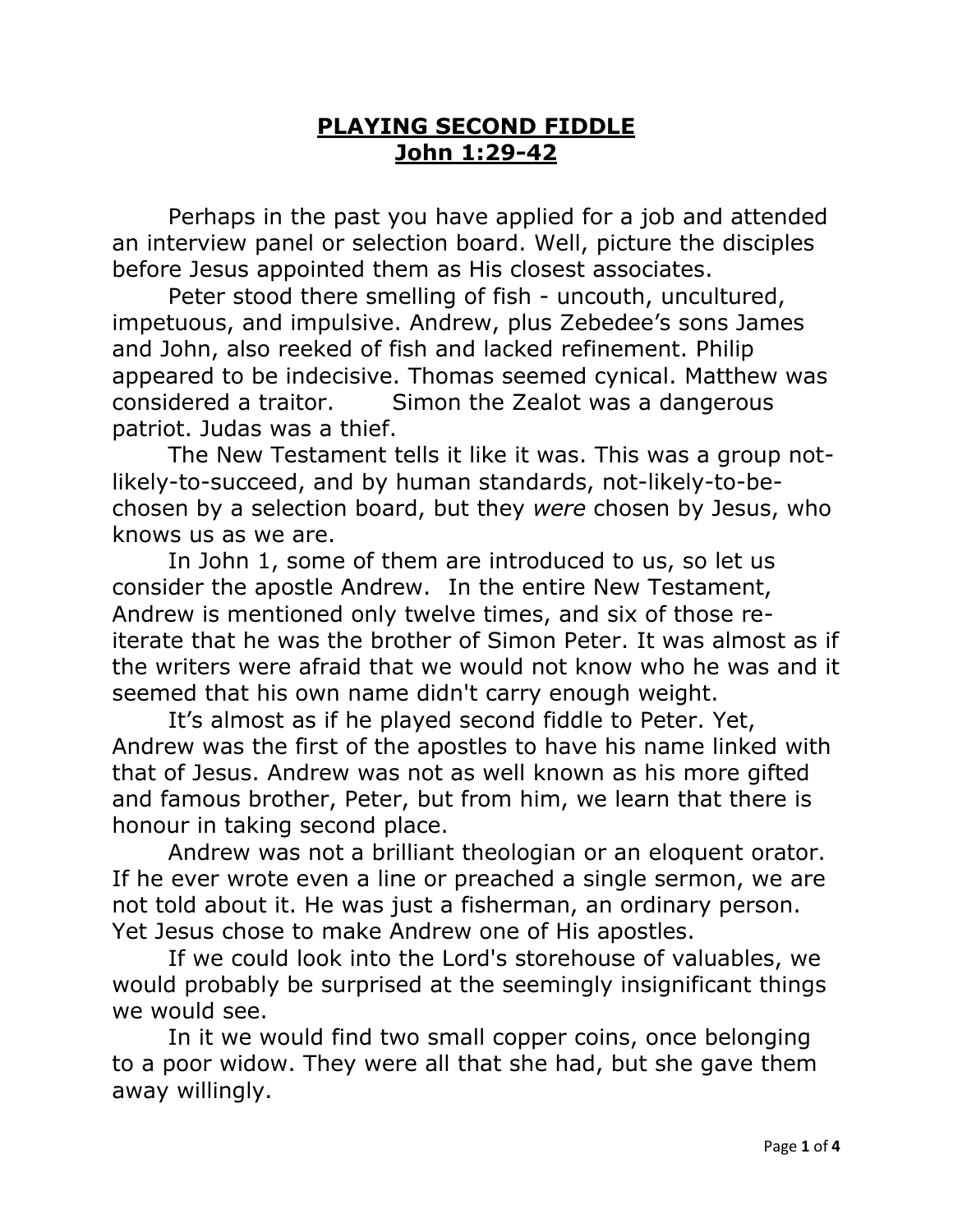We would also find five barley loaves and two fish, the lunch box of a family which a peasant boy donated to Andrew and which was used to feed 5000.

There would also be a broken alabaster jar which once belonged to Mary of Bethany. In an act of impetuous devotion, she broke it open and poured its contents on the head of Jesus.

We too would find a cup of water and underneath the caption, 'Even a cup of cold water given in my name will not lose its reward.'

Jesus had an affinity with ordinary people and ordinary things. When we study what little we know about Andrew, we discover that the ordinary things he did, led to the achievement of extraordinary outcomes.

You could make a case that Andrew's position was the most difficult among the apostles. Right from the start he had a close association with Peter, James and John. These two sets of brothers were the first four followers of Jesus.

It was from these four that Jesus chose three as His inner circle of apostles. For some reason, Andrew was left out.

One day Jesus went into the home of a little girl who had died and He brought her back to life. To witness this event, He took with Him Peter, James and John…Andrew was left out.

On another occasion Jesus went up the mountain of Transfiguration and talked with Moses and Elijah. Again, He took with Him Peter, James and John…Andrew was left out.

On the night of His greatest agony, when Jesus went deep into the garden to pray, He took with Him Peter, James and John…and again, Andrew was left out.

Why Andrew was left out, we do not know, but here we witness the extraordinary spirit that Andrew possessed.

If he ever suffered one pang of envy, there is no indication of it in the gospel records. There was simply no room for petty jealousy in him. He was able to appreciate that Jesus had the freedom to choose just as He pleased, and Andrew had the confidence that Jesus knew best.

Each disciple was chosen for a particular purpose according to his talents, and Andrew had the courage to be himself and do his own work in his own way.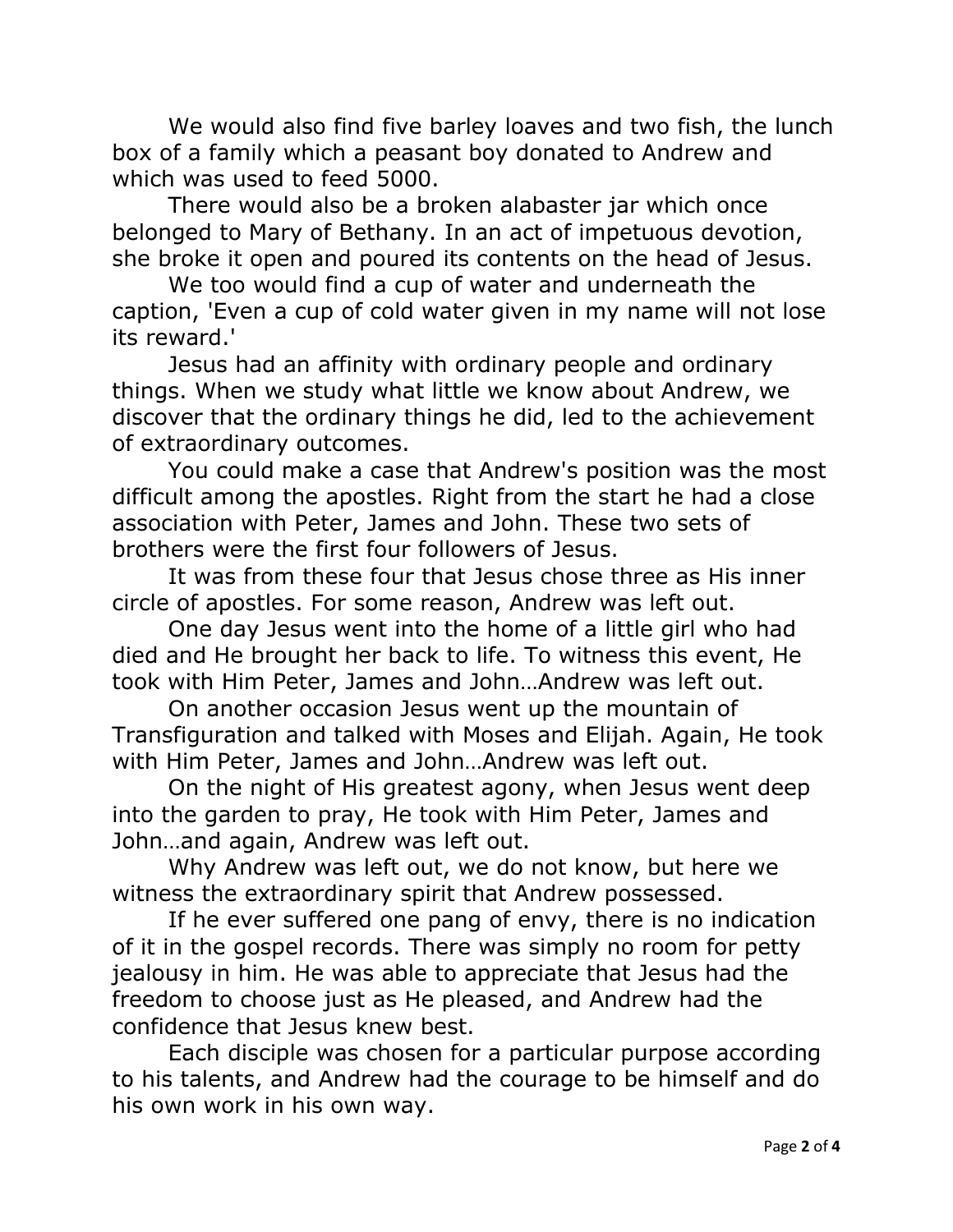Three times in the New Testament we see Andrew in action, and he is either introducing people to Jesus or helping out in a situation. This tells us he must have been a very likeable person.

The first time he is mentioned, he is bringing his brother Simon Peter and introducing him to Jesus. The second time he persuades a boy to give to Jesus the food he is carrying. Little did they both realise that with it, Jesus would feed a multitude. And the third time we find him reaching across racial boundaries to befriend a group of Greeks who wanted to see Jesus. This was Andrew - always doing the simple task with quiet efficiency, happy to take second place and not seeking the limelight.

In every walk of life, we need leaders who can inspire and motivate. But we also need the back-room person, without whom the leaders would not be able to operate. Andrew was most definitely a back-room boy. Jesus needed his skills just as much as He needed the skills of his brother Peter. And we thank Andrew for teaching us that there is dignity in taking second place.

I have not had many jobs in my life, but each of them taught me something. Whenever I advanced through a company, having increasing responsibilities, there was a great deal to learn. It was a steep learning curve in those seemingly, 'far off' days, but I remember many of the things I learned along the way:

Always be polite and respectful to the people you are training to lead.

Always work harder than those you manage. *If you are slacking off, you lose respect.*

One of my past bosses said to me, "If you are going to manage people, you have to be aware. You have to develop a 'managerial eye,' so that you know what is going on in the workplace.

My father taught me, 'never be late.' I can still remember him saying, in a very authoritative voice, "No son of mine is going to be late for work. Leave the car that won't start & get on the bus."

I learned the importance of up-grading your education at every opportunity. There is no course you can take that will not make you a better manager.